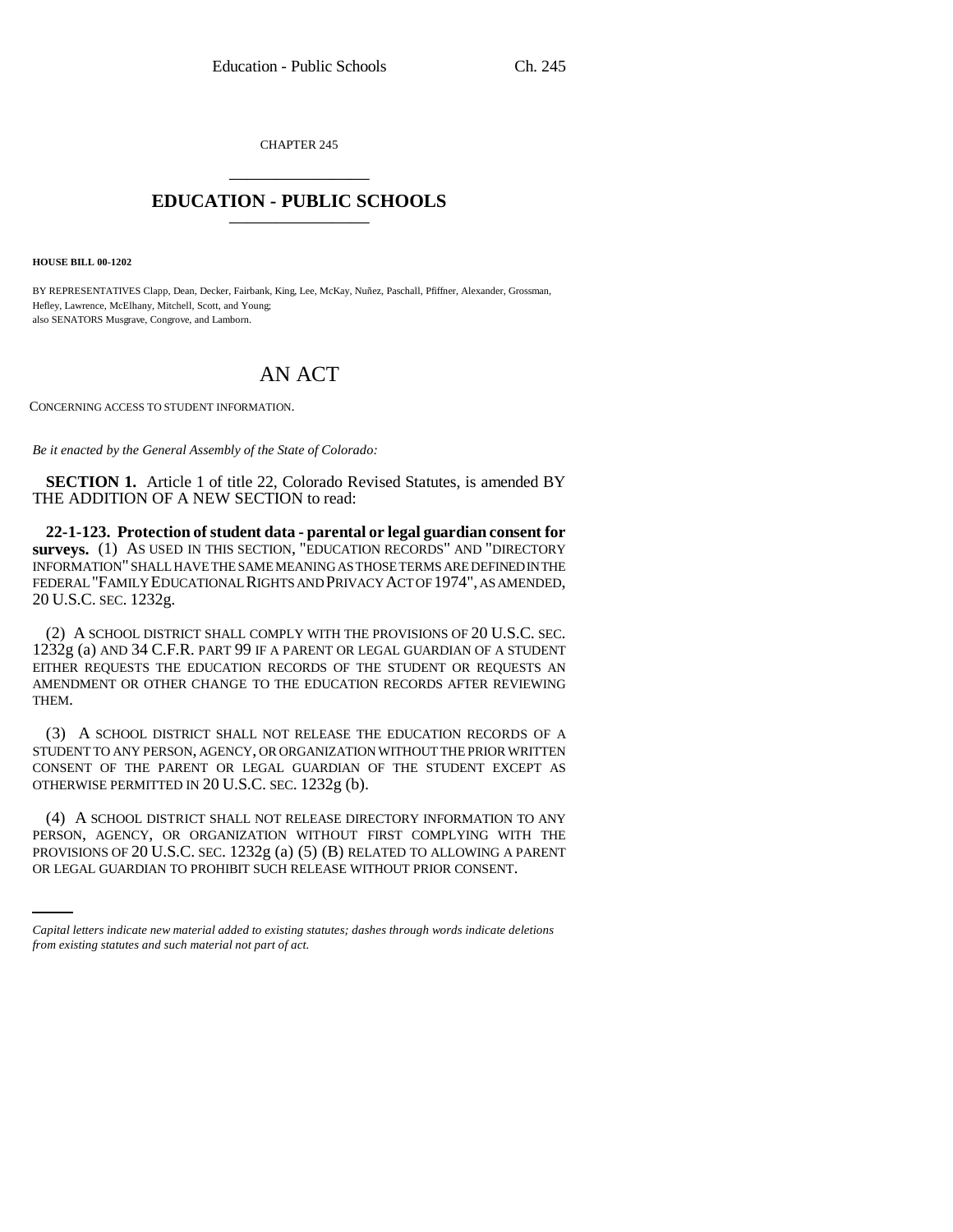(5) (a) A SCHOOL DISTRICT SHALL COMPLY WITH 20U.S.C. SEC. 1232h. A SCHOOL OR SCHOOL DISTRICT EMPLOYEE WHO REQUIRES PARTICIPATION IN A SURVEY, ANALYSIS, OR EVALUATION IN A PUBLIC SCHOOL'S CURRICULUM OR OTHER OFFICIAL SCHOOL ACTIVITY SHALL OBTAIN THE WRITTEN CONSENT OF A STUDENT'S PARENT OR LEGAL GUARDIAN PRIOR TO THE STUDENT BEING GIVEN ANY SURVEY, ANALYSIS, OR EVALUATION INTENDED TO REVEAL INFORMATION, WHETHER THE INFORMATION IS PERSONALLY IDENTIFIABLE OR NOT, CONCERNING THE STUDENT OR THE STUDENT'S PARENT'S OR LEGAL GUARDIAN'S:

(I) POLITICAL AFFILIATIONS;

(II) MENTAL AND PSYCHOLOGICAL CONDITIONS POTENTIALLY EMBARRASSING TO THE STUDENT OR THE STUDENT'S FAMILY;

(III) SEXUAL BEHAVIOR AND ATTITUDES;

(IV) ILLEGAL, ANTI-SOCIAL, SELF-INCRIMINATING, OR DEMEANING BEHAVIOR;

(V) CRITICAL APPRAISALS OF INDIVIDUALS WITH WHOM A STUDENT HAS CLOSE FAMILY RELATIONSHIPS;

(VI) LEGALLY RECOGNIZED PRIVILEGED OR ANALOGOUS RELATIONSHIPS, SUCH AS THOSE OF LAWYERS, PHYSICIANS, AND MEMBERS OF THE CLERGY; OR

(VII) INCOME, EXCEPT AS REQUIRED BY LAW.

(b) THE REQUIREMENT OF WRITTEN CONSENT PURSUANT TO THIS SUBSECTION (5) SHALL APPLY THROUGHOUT A PUBLIC SCHOOL'S CURRICULUM AND OTHER SCHOOL ACTIVITIES.

(c) WRITTEN CONSENT PURSUANT TO THIS SUBSECTION (5) IS VALID ONLY IF A PARENT OR LEGAL GUARDIAN HAS FIRST BEEN GIVEN WRITTEN NOTICE OF THE SURVEY, ANALYSIS, OR EVALUATION BY THE SCHOOL DISTRICT AND HAS BEEN AFFORDED AT LEAST TWO WEEKS, AFTER RECEIPT OF SUCH NOTICE, TO OBTAIN WRITTEN INFORMATION CONCERNING:

(I) RECORDS OR INFORMATION THAT MAY BE EXAMINED AND REQUESTED IN THE SURVEY, ANALYSIS, OR EVALUATION;

(II) THE MEANS BY WHICH THE RECORDS OR INFORMATION SHALL BE EXAMINED REVIEWED, OR DISSEMINATED;

(III) THE MEANS BY WHICH THE INFORMATION IS TO BE OBTAINED;

(IV) THE PURPOSES FOR WHICH THE RECORDS OR INFORMATION IS NEEDED;

(V) THE ENTITIES OR PERSONS, REGARDLESS OF AFFILIATION, WHO WILL HAVE ACCESS TO THE INFORMATION; AND

(VI) A METHOD BY WHICH A PARENT OR LEGAL GUARDIAN OF A STUDENT CAN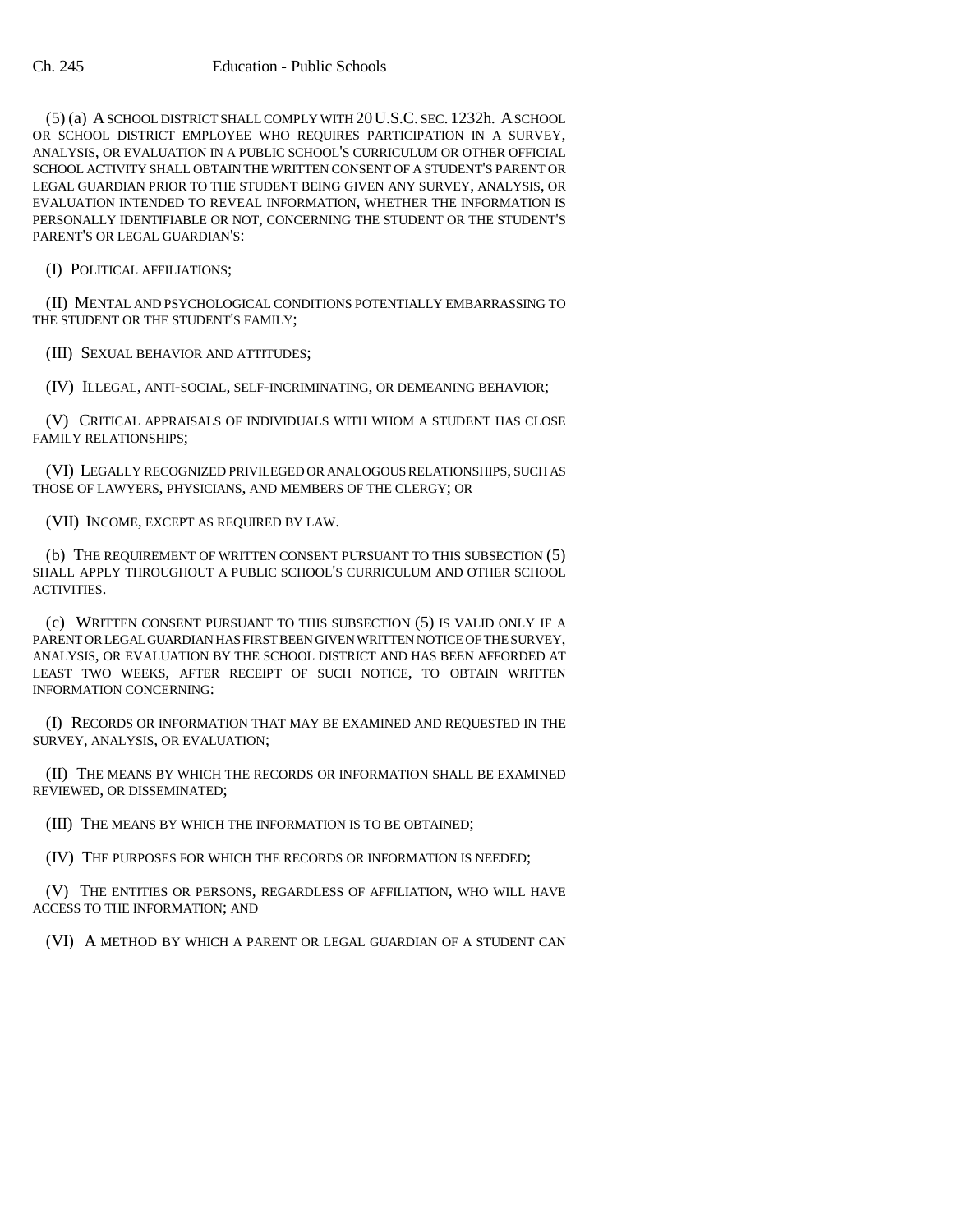GRANT OR DENY PERMISSION TO ACCESS OR EXAMINE THE RECORDS OR INFORMATION.

(d) NOTHING IN THIS SUBSECTION (5) SHALL BE CONSTRUED TO PREVENT A PUBLIC SCHOOL EMPLOYEE FROM REPORTING KNOWN OR SUSPECTED CHILD ABUSE OR NEGLECT PURSUANT TO SECTION 19-3-304, C.R.S.

(e) NOTHING IN THIS SUBSECTION (5) SHALL BE CONSTRUED TO PREVENT A STUDENT WHO IS WORKING UNDER THE SUPERVISION OF A JOURNALISM TEACHER OR SPONSOR FROM PREPARING OR PARTICIPATING IN A SURVEY, ANALYSIS, OR EVALUATION WITHOUT OBTAINING THE WRITTEN CONSENT OF SUCH STUDENT'S PARENT OR LEGAL GUARDIAN AS LONG AS SUCH PARTICIPATION WITHOUT PARENTAL CONSENT IS NOT OTHERWISE PROHIBITED BY FEDERAL LAW.

(f) NOTHING IN THIS SUBSECTION (5) SHALL BE CONSTRUED TO LIMIT THE ABILITY OF A HEALTH PROFESSIONAL WHO IS ACTING AS AN AGENT OF THE SCHOOL DISTRICT FROM EVALUATING AN INDIVIDUAL CHILD.

(6) IF A SCHOOL DISTRICT SENDS A FORM TO A PARENT OR LEGAL GUARDIAN REQUESTING WRITTEN CONSENT FOR THE SCHOOL DISTRICT TO RELEASE PERSONALLY IDENTIFIABLE INFORMATION CONCERNING THAT PARENT'S OR LEGAL GUARDIAN'S CHILD IN EDUCATION RECORDS OTHER THAN DIRECTORY INFORMATION, SUCH CONSENT SHALL BE VALID UNDER THIS SECTION ONLY IF THE FORM CONTAINS NOTICE TO THE PARENT OR LEGAL GUARDIAN REGARDING:

(a) THE SPECIFIC RECORDS TO BE RELEASED;

(b) THE SPECIFIC REASONS FOR SUCH RELEASE;

(c) THE SPECIFIC IDENTITY OF ANY PERSON, AGENCY, OR ORGANIZATION REQUESTING SUCH INFORMATION AND THE INTENDED USES OF THE INFORMATION;

(d) THE METHOD OR MANNER BY WHICH THE RECORDS WILL BE RELEASED; AND

(e) THE RIGHT TO REVIEW OR TO RECEIVE A COPY OF THE RELEVANT RECORDS TO BE RELEASED.

(7) (a) CONSENT FOR RELEASE OF INFORMATION PURSUANT TO THIS SECTION SHALL BE VALID ONLY FOR THE SPECIFIC INSTANCE FOR WHICH IT WAS GIVEN.

(b) A GENERAL CONSENT FOR A STUDENT TO PARTICIPATE IN ANY COURSE OR PART OF A COURSE, IN A SCHOOL ACTIVITY, IN ANY SPECIAL EDUCATION PROGRAM, OR IN ANY OTHER SCHOOL PROGRAM DOES NOT CONSTITUTE WRITTEN CONSENT PURSUANT TO THIS SECTION.

(c) CONSENT FORMS OBTAINED PURSUANT TO THIS SECTION SHALL BE RETAINED BY THE SCHOOL DISTRICT.

(8) ANY RIGHT ACCORDED TO A PARENT OR LEGAL GUARDIAN PURSUANT TO THIS SECTION SHALL TRANSFER TO THE RELEVANT STUDENT WHEN THAT STUDENT ATTAINS THE AGE OF EIGHTEEN YEARS.